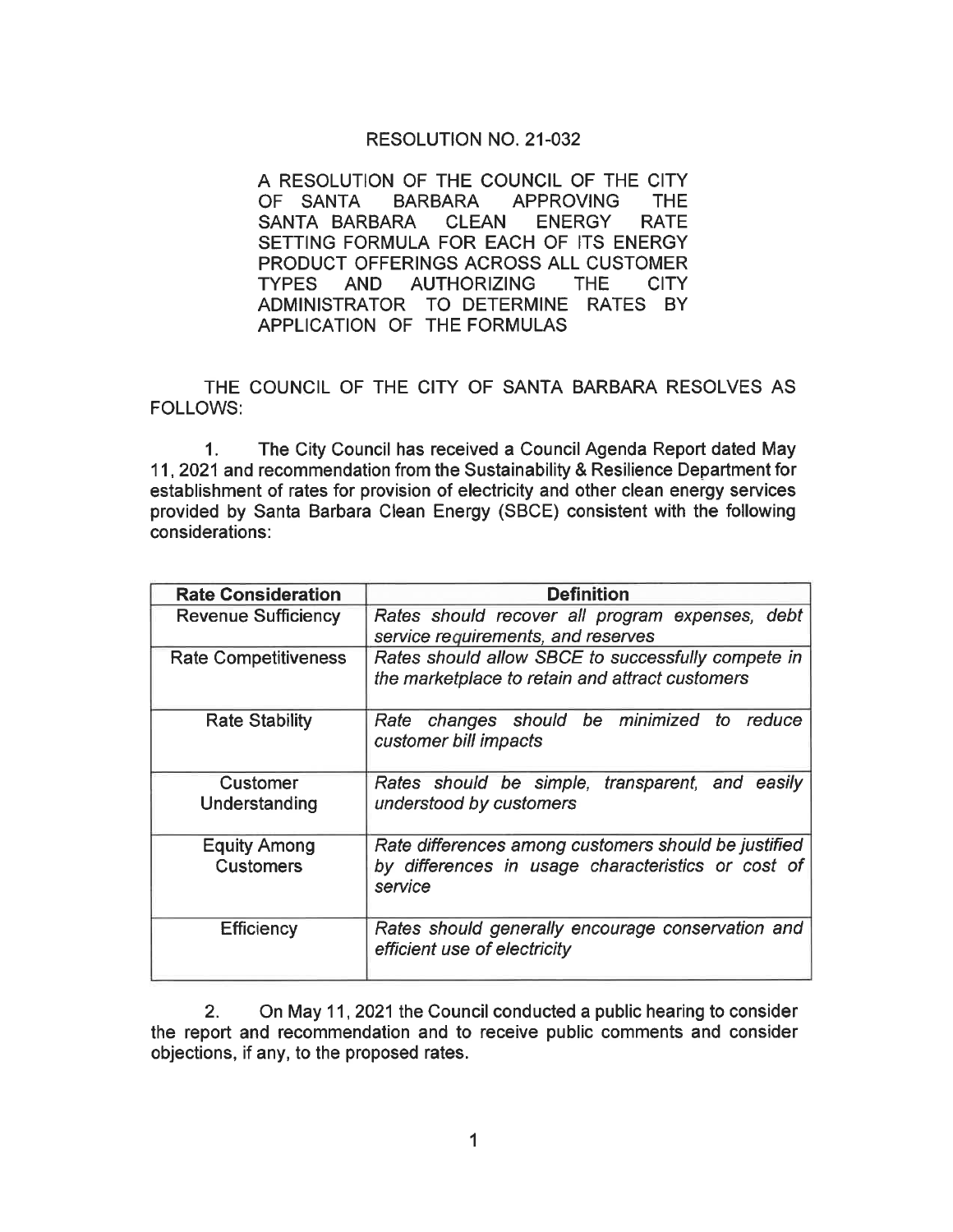3. On April 20, 2021, the report and recommendation was reviewed, approved, and forwarded to the Council with a recommendation for approval by unanimous vote of the Finance Committee.

4. The report and recommendation referred to in paragraph 1 of this resolution are approved.

5. As stated in the approved report and recommendation, the rates for SBCE service are tied to the rates approved by the Public Utilities Commission for provision by Southern California Edison (SCE) of electricity within the City of Santa Barbara. The following rate formulas are adopted:

| <b>Energy Product</b>                                         | <b>Rate Formula</b>                           |
|---------------------------------------------------------------|-----------------------------------------------|
| SBCE 100% Green                                               | $=$ SCE base rate + \$0.012/kWh               |
| <b>SBCE Green Start</b>                                       | $=$ SCE base rate                             |
| <b>SBCE Resilient Net Surplus</b><br><b>Compensation Rate</b> | = \$0.0663/kWh for excess solar<br>generation |

6. The City Administrator is authorized to calculate the rates for SBCE by application of the formula to the various SCE rates across all customer classes and service categories. The City Administrator may delegate the authority granted by this resolution.

7. The rates established by this resolution are necessary to fund the operating expenses of SBCE and are exempt from the California Environmental Quality Act pursuant to Public Resources Code § 21080(b)(8) and 14Cal. Code of Regs. §15273.

8. This resolution shall be effective upon adoption.